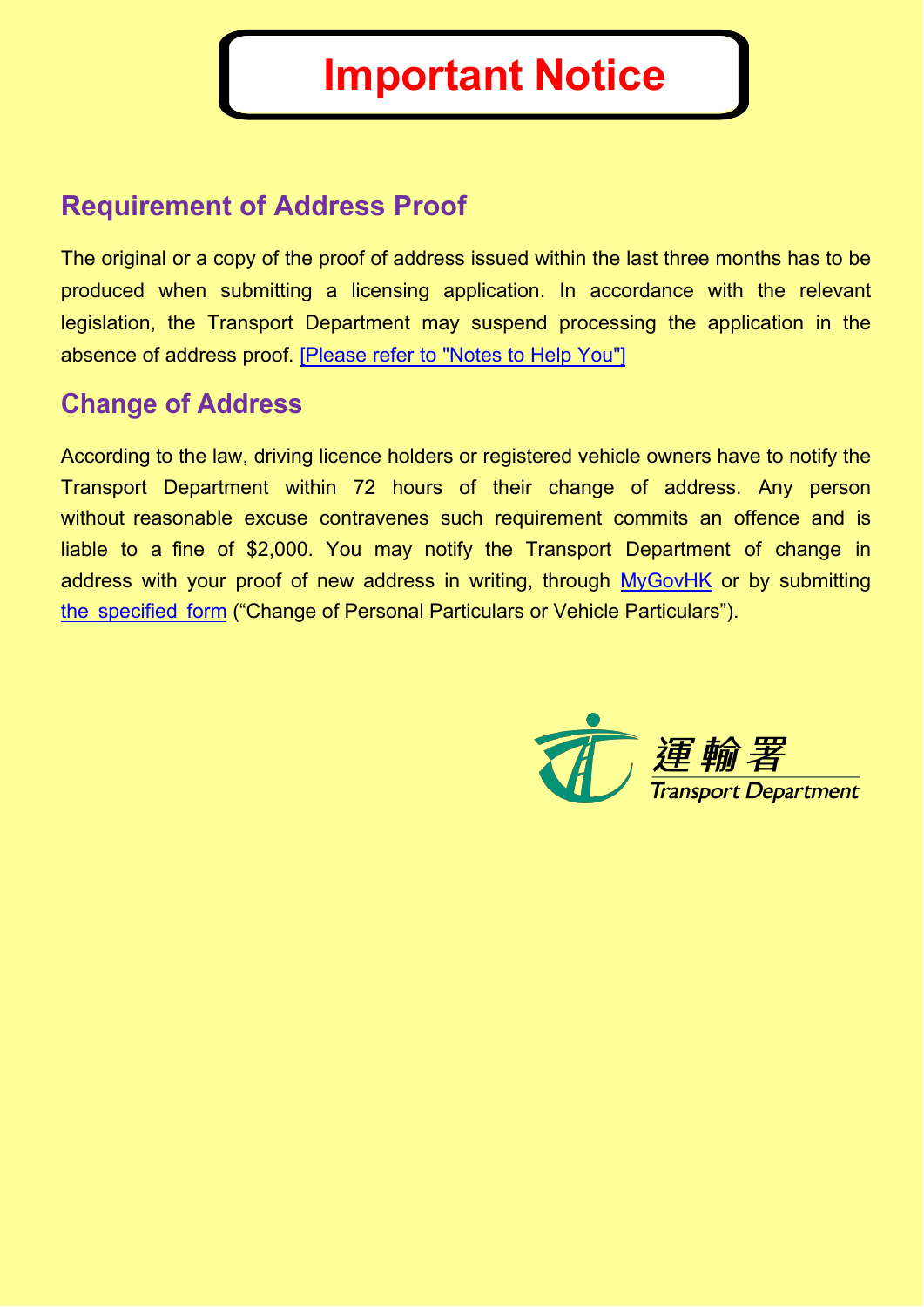

## 大嶼山封閉道路通行許可證申請表格 **LANTAU CLOSED ROAD PERMIT APPLICATION FORM**

| 填寫前請參閱附頁的「須知事項」。請以正楷填寫各項資料。<br>本欄不必填寫 FOR OFFICIAL USE ONLY<br>Please read the guidance notes attached before completing this form.<br>Please complete all items in BLOCK LETTERS.<br>O |                                                      |                                                                                                                                                                                                                                                                                           |  |  |  |
|-----------------------------------------------------------------------------------------------------------------------------------------------------------------------------------------|------------------------------------------------------|-------------------------------------------------------------------------------------------------------------------------------------------------------------------------------------------------------------------------------------------------------------------------------------------|--|--|--|
| 請在適當括號加上"√"號。                                                                                                                                                                           |                                                      | Receiving Officer's Signature<br>$\, {\bf P}$                                                                                                                                                                                                                                             |  |  |  |
| Please " $\checkmark$ " in the appropriate brackets.<br>申請人資料 PARTICULARS OF APPLICANT                                                                                                  |                                                      |                                                                                                                                                                                                                                                                                           |  |  |  |
| 1 名稱 Full Name                                                                                                                                                                          | )個人名義<br>$\left($                                    | 先生/夫人/小姐/女士<br>中文 (In Chinese)                                                                                                                                                                                                                                                            |  |  |  |
|                                                                                                                                                                                         | Individual                                           | Mr./ Mrs./ Miss/ Ms.                                                                                                                                                                                                                                                                      |  |  |  |
|                                                                                                                                                                                         |                                                      | $(In$ <i>English</i> $)$                                                                                                                                                                                                                                                                  |  |  |  |
|                                                                                                                                                                                         |                                                      | 香港身份證號碼 H.K. Identity Card No.                                                                                                                                                                                                                                                            |  |  |  |
|                                                                                                                                                                                         | $\overline{\nabla \times (In Chinese)}$<br>()公司/機構名義 |                                                                                                                                                                                                                                                                                           |  |  |  |
|                                                                                                                                                                                         | Company/                                             | <i>(In English)</i>                                                                                                                                                                                                                                                                       |  |  |  |
|                                                                                                                                                                                         | Organization                                         | 商業登記證/公司註冊證書/非香港公司註冊證明書/公司更改名稱證書/註冊非<br>香港公司變更名稱註冊證明書號碼<br>Business Registration Certificate / Certificate of Incorporation / Certificate of Registration                                                                                                                                 |  |  |  |
|                                                                                                                                                                                         |                                                      |                                                                                                                                                                                                                                                                                           |  |  |  |
|                                                                                                                                                                                         |                                                      | of Non-Hong Kong Company / Certificate of Change of Name / Certificate of Registration<br>of Alteration of Name of Registered Non-Hong Kong Company No.                                                                                                                                   |  |  |  |
| 2 聯絡方法                                                                                                                                                                                  | 聯絡人姓名 Name of Contact Person                         | 日間聯絡電話 Daytime Contact Tel. No.<br>傳真號碼 Fax No.                                                                                                                                                                                                                                           |  |  |  |
| <b>Contact Details</b>                                                                                                                                                                  |                                                      |                                                                                                                                                                                                                                                                                           |  |  |  |
| 3 地址 Address                                                                                                                                                                            | 大嶼山地址                                                | 樓宇層數請依升降機所<br>用編號,或以西式計算。                                                                                                                                                                                                                                                                 |  |  |  |
|                                                                                                                                                                                         | <b>Lantau Address</b>                                | 军 Flat / Room<br>座 Block<br>樓 Floor                                                                                                                                                                                                                                                       |  |  |  |
|                                                                                                                                                                                         |                                                      |                                                                                                                                                                                                                                                                                           |  |  |  |
|                                                                                                                                                                                         |                                                      |                                                                                                                                                                                                                                                                                           |  |  |  |
|                                                                                                                                                                                         |                                                      | 大廈/屋苑名稱 Name of Building / Estate                                                                                                                                                                                                                                                         |  |  |  |
|                                                                                                                                                                                         |                                                      |                                                                                                                                                                                                                                                                                           |  |  |  |
|                                                                                                                                                                                         |                                                      | 門牌號數及街道 (或鄉村) 名稱 Number and Name of Street (or Village)                                                                                                                                                                                                                                   |  |  |  |
|                                                                                                                                                                                         |                                                      |                                                                                                                                                                                                                                                                                           |  |  |  |
|                                                                                                                                                                                         |                                                      | 地區 District                                                                                                                                                                                                                                                                               |  |  |  |
|                                                                                                                                                                                         |                                                      | 「注意:如申請人為大嶼山南部居民或商戶,申請人須提交其位於大嶼山南部的有效地址證明文件,有關詳情請參閱<br>須知事項的第 A4 段 (Note: If the applicant is resident or business operator in south Lantau, he / she should provide<br>valid address proof document of his / her address located in south Lantau, please refer to Part A4 of the Notes.) |  |  |  |
|                                                                                                                                                                                         |                                                      |                                                                                                                                                                                                                                                                                           |  |  |  |
|                                                                                                                                                                                         | 通訊地址                                                 | 樓宇層數請依升降機所                                                                                                                                                                                                                                                                                |  |  |  |
|                                                                                                                                                                                         | Mailing Address                                      | 用编號,或以西式計算。<br>座 Block<br>室 Flat / Room<br>樓 Floor                                                                                                                                                                                                                                        |  |  |  |
|                                                                                                                                                                                         |                                                      |                                                                                                                                                                                                                                                                                           |  |  |  |
|                                                                                                                                                                                         |                                                      |                                                                                                                                                                                                                                                                                           |  |  |  |
|                                                                                                                                                                                         |                                                      | 大廈/屋苑名稱 Name of Building / Estate                                                                                                                                                                                                                                                         |  |  |  |
|                                                                                                                                                                                         |                                                      | 門牌號數及街道 (或鄉村) 名稱 Number and Name of Street (or Village)                                                                                                                                                                                                                                   |  |  |  |
|                                                                                                                                                                                         |                                                      | () 香港 Hong Kong                                                                                                                                                                                                                                                                           |  |  |  |
|                                                                                                                                                                                         |                                                      | () 九龍 Kowloon<br>地區 District<br>() 新界 New Territories                                                                                                                                                                                                                                     |  |  |  |
|                                                                                                                                                                                         |                                                      | 「注意:上述通訊地址只供本次大嶼山封閉道路通行許可證申請之用,並不可用作更新申請人於本署的其他地址紀錄                                                                                                                                                                                                                                       |  |  |  |
|                                                                                                                                                                                         |                                                      | (包括駕駛執照持有人/登記車主曾向運輸署署長提供的地址)。有關詳情請參閱須知事項的第 B7 段」(Note:<br>The above mailing address is for Lantau Closed Road Permit application only and could not be used in updating other                                                                                                             |  |  |  |
|                                                                                                                                                                                         |                                                      | address records including that previously provided to the Commissioner for Transport by the driving licence holder /                                                                                                                                                                      |  |  |  |
|                                                                                                                                                                                         |                                                      | registered owner. Please refer to Part B7 of the Notes.)                                                                                                                                                                                                                                  |  |  |  |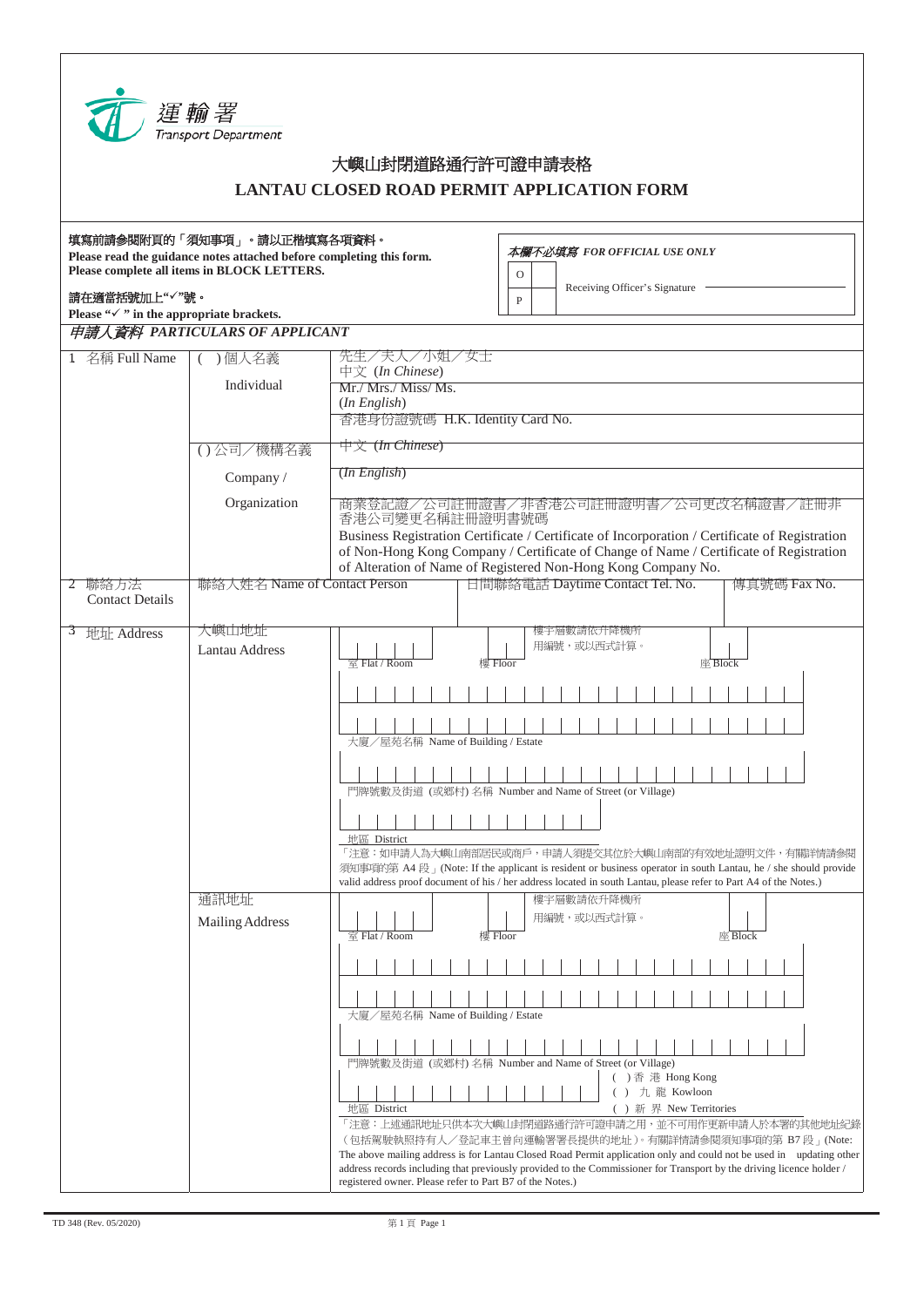| 申請詳情 DETAILS OF APPLICATION                                            |                                                                                                                                                                                                                                                                                                                                                |  |                                                                                                                                                                                                                                                                                                                                                                                                                                                 |  |  |
|------------------------------------------------------------------------|------------------------------------------------------------------------------------------------------------------------------------------------------------------------------------------------------------------------------------------------------------------------------------------------------------------------------------------------|--|-------------------------------------------------------------------------------------------------------------------------------------------------------------------------------------------------------------------------------------------------------------------------------------------------------------------------------------------------------------------------------------------------------------------------------------------------|--|--|
| 4. 申請類別<br>Type of Application                                         | () 新申請 New Application                                                                                                                                                                                                                                                                                                                         |  | () 遺失/補領 Lost Permit / Replacement Application<br>現有許可證號碼<br>Existing Permit No.                                                                                                                                                                                                                                                                                                                                                                |  |  |
|                                                                        | () 續 期 Renewal Application                                                                                                                                                                                                                                                                                                                     |  | () 更改車輛號碼或種類                                                                                                                                                                                                                                                                                                                                                                                                                                    |  |  |
|                                                                        | 現有許可證號碼<br>Existing Permit No.                                                                                                                                                                                                                                                                                                                 |  | Change of Vehicle Number or Class<br>現有許可證號碼<br>Existing Permit No.                                                                                                                                                                                                                                                                                                                                                                             |  |  |
|                                                                        | 其他 (請註明)<br>(<br>Others (Please specify)                                                                                                                                                                                                                                                                                                       |  | <u> 1989 - Johann Barbara, martin amerikan basal dan berasal dan berasal dalam basal dan berasal dan berasal dan</u>                                                                                                                                                                                                                                                                                                                            |  |  |
| 5. 擬使用日期                                                               | () 由 From $\overline{\mathfrak{D}}$ to $\overline{\mathfrak{D}}$ to $\overline{\mathfrak{D}}$ is $\overline{\mathfrak{D}}$ or                                                                                                                                                                                                                  |  |                                                                                                                                                                                                                                                                                                                                                                                                                                                 |  |  |
| Intended Date of Use                                                   |                                                                                                                                                                                                                                                                                                                                                |  |                                                                                                                                                                                                                                                                                                                                                                                                                                                 |  |  |
|                                                                        | (非大嶼山南部居民或商戶申請人適用) 如使用大嶼山封閉道路通行許可證的日期 <b>包括星期六下午、星期日或公眾假期</b> ,請列明有<br>關原因,及夾附證明文件副本。<br>(Applicable to non-south Lantau resident or business operator) If the Lantau Closed Road Permit is to be used on Saturday afternoon,<br>Sunday, or public holiday, please specify the reason for such need and provide a copy of supporting document: |  |                                                                                                                                                                                                                                                                                                                                                                                                                                                 |  |  |
|                                                                        | 如有需要,請附另頁說明。Use separate sheet if necessary.                                                                                                                                                                                                                                                                                                   |  |                                                                                                                                                                                                                                                                                                                                                                                                                                                 |  |  |
| 6. 申請原因                                                                | () 大嶼山南部居民/商戶日常需要<br>Daily use (resident or business operator in south Lantau)                                                                                                                                                                                                                                                                 |  | )其他 (請註明)<br>Others (Please specify)                                                                                                                                                                                                                                                                                                                                                                                                            |  |  |
| Reason for Application                                                 |                                                                                                                                                                                                                                                                                                                                                |  |                                                                                                                                                                                                                                                                                                                                                                                                                                                 |  |  |
| 7. 車輛登記號碼及種類<br>Vehicle Registration<br>Number & Class                 | 「注意:請參閱須知事項 (A) 部分,並遞交有關證明文件 」<br>(Notes: Please ensure you submit all relevant supporting documents as stated in Part (A) of the Notes)<br>新增 Add<br>刪減 Delete<br>如使用車輛屬長度 (包括負載物) 逾 12 米的車輛,請列明有關原因,及夾附證明文件副本。<br>document.                                                                                                                  |  | 保留 Retain<br>If the vehicle is (included loading) over 12 metres in length, please specify the reason for such usage and provide a copy of supporting                                                                                                                                                                                                                                                                                           |  |  |
|                                                                        | 如有需要,請附另頁說明。Use separate sheet if necessary.                                                                                                                                                                                                                                                                                                   |  |                                                                                                                                                                                                                                                                                                                                                                                                                                                 |  |  |
| 聲明 DECLARATION                                                         |                                                                                                                                                                                                                                                                                                                                                |  |                                                                                                                                                                                                                                                                                                                                                                                                                                                 |  |  |
|                                                                        | 的規定,本人可被判罰\$5,000 元及監禁 6 個月。本人承諾,如上文填報各項詳情有任何更改,定必會立即以書面通知運輸署。                                                                                                                                                                                                                                                                                 |  | 據本人所知所信,以上填報各項資料均屬真確。本人明白如明知而作出虛假的陳述,根據香港法例第 374 章道路交通條例第 111 條第 3 款                                                                                                                                                                                                                                                                                                                                                                            |  |  |
|                                                                        |                                                                                                                                                                                                                                                                                                                                                |  | 本人聲明,於申請表第 7 項列出的車輛已獲其車主同意使用作申請相關許可證之用(適用於申請人並非第 7 項列出的車輛的車主)。                                                                                                                                                                                                                                                                                                                                                                                  |  |  |
|                                                                        | 本人已閱讀附頁的「須知事項」,並同意遵守有關規定。                                                                                                                                                                                                                                                                                                                      |  |                                                                                                                                                                                                                                                                                                                                                                                                                                                 |  |  |
| particulars given above.                                               |                                                                                                                                                                                                                                                                                                                                                |  | I declare that to the best of my knowledge and belief, the information, given above is true and correct. I understand that if I knowingly<br>make any statement which is false in a material particular, I shall be liable under Section 111(3) of the Road Traffic Ordinance (Cap. 374) to a fine<br>of \$5,000 and to imprisonment for 6 months. I undertake to notify the Transport Department in writing immediately upon any change in the |  |  |
| to applicant who is not the owner of the vehicle(s) listed in item 7). |                                                                                                                                                                                                                                                                                                                                                |  | I declare that consent has been obtained from the owner(s) of the vehicle(s) listed in item 7 of the application form for permit application (applicable                                                                                                                                                                                                                                                                                        |  |  |
|                                                                        | I have read the "Notes to help you" attached to this form, and agree to comply with the requirements concerned.                                                                                                                                                                                                                                |  |                                                                                                                                                                                                                                                                                                                                                                                                                                                 |  |  |
| 申請人簽名 (及公司/機構蓋章)                                                       |                                                                                                                                                                                                                                                                                                                                                |  | 日期                                                                                                                                                                                                                                                                                                                                                                                                                                              |  |  |
|                                                                        | Signature of Applicant (and Company / Organization Chop) <b>Signature 2018</b>                                                                                                                                                                                                                                                                 |  | Date                                                                                                                                                                                                                                                                                                                                                                                                                                            |  |  |
|                                                                        | 如以公司/機構名義申請,須由該公司所指定的授權人士簽署及加蓋該公司印章。                                                                                                                                                                                                                                                                                                           |  | The form must be signed by a person authorized by the company / organization and stamped with the organization's chop for application in the name of a company / organization.                                                                                                                                                                                                                                                                  |  |  |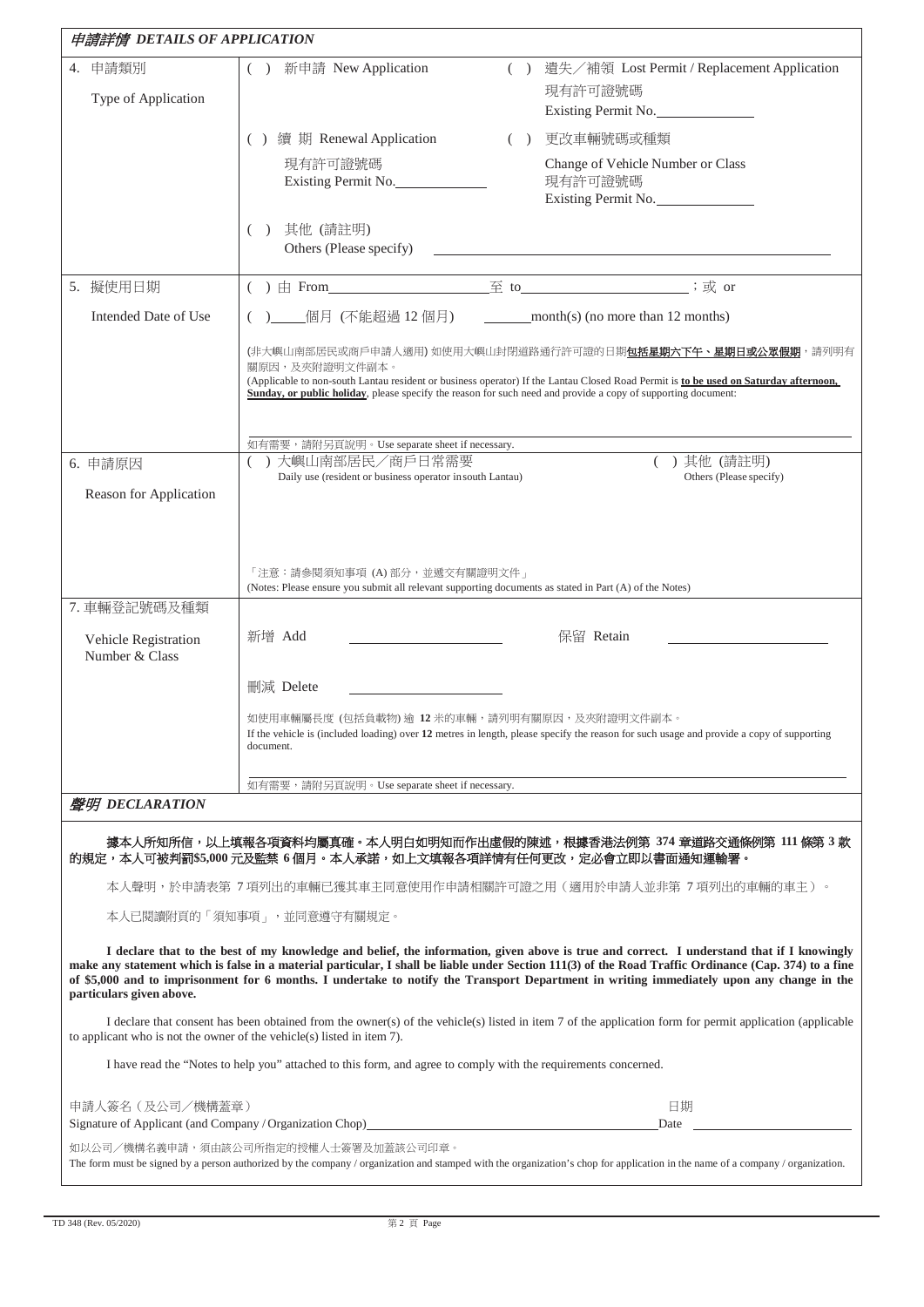## 須知事項 **Notes to Help You**

大嶼山南部的道路為**封閉道路。**在大嶼山封閉道路行駛的車輛,必須持有有效的『**大嶼山封閉道路通行許可證』**。車輛必須遵守大嶼山封閉道 路通行許可證上及運輸署發出相關批准信上所載的使用條件限制。

Roads in south Lantau are designated as **closed road**. Vehicles running on the closed roads in south Lantau are required to possess valid **Lantau Closed Road Permit** and are subject to the usage conditions as stated on the Lantau Closed Road Permit and the relevant approval letter issued by the TransportDepartment.

### **(A)** 申請許可證必須提交的文件 **Supporting documents that should be provided**

申請人須負責提出符合資格的證明,下開文件的清晰副本應連同申請表格一併遞交,以支持所提出的申請。運輸署有權要求申請人出 示有關文件的正本以供審查。每次申請無論是新申請或是續期申請,均需重新提交所有必要文件。

Responsibility for producing proof of eligibility rests with the applicant. To support the application, a clear photocopy of the following documents should be submitted together with the application form. The applicant may be required to produce the original documents for inspection by the Transport Department. All necessary documents must be provided for each application whether new or for renewal.

#### 必要文件 **Necessary Documents**

- 1. 有關車輛的有效登記文件。 The valid vehicle registration document(s) of the vehicle(s) concerned.
- 2. 申請人的香港身份證 (如以個人名義申請)。 The applicant's Hong Kong Identity Card (for application in the name of a person).
- 3. 申請人之商業登記證/公司註冊證書/非香港公司註冊證明書/公司更改名稱證書/註冊非香港公司變更名稱註冊證明書 (如以 公司/機構名義申請)。

The applicant's Business Registration Certificate / Certificate of Incorporation / Certificate of Registration of Non-Hong Kong Company / Certificate of Change of Name / Certificate of Registration of Alteration of Name of Registered Non-Hong Kong Company (for application in the name of a company /organization).

- 4. 如申請人為大嶼山南部居民或商戶,請提交位於大嶼山南部的有效地址證明文件,該文件須為距今不超過 3 個月: (1) 電力公司發給閣下及顯示該地址的賬單;或
	- (2) 差餉物業估價署發給閣下及顯示該地址的賬單;或
	- (3) 土地註冊處發給閣下及顯示該地址的證明文件,證明申請人是該物業或土地的業權擁有人,並連同地段索引圖以指示該地段的 確實位置;或
	- (4) (如申請人為該地址的租戶) 顯示該地址的租單及已加蓋印花的租約;

(如上述地址證明文件並非以閣下名義登記,請提交與該地址登記人的關係證明及提交有關證明文件副本,如業主授權書等。)

If applicant is resident or business operator in south Lantau, please provide any one of the following valid address proof document issued not more than 3 months from now:

- (1) A bill issued to the applicant by the electricity company in respect of the property in south Lantau; or
- (2) A bill issued to the applicant by the Rating and Valuation Department in respect of the property in south Lantau; or
- (3) The land search document issued by Land Registry to the applicant showing the applicant's address and that he / she is the owner of the property, including a Lot Index Plan to indicate its exact location; or
- (4) (If applicant is tenant of the address) The stamped tenancy agreement made between the land owner and the applicant and a rental receipt issued not more than 3 months fromnow;

(If the above address proof document is not under the name of the applicant, please provide proof of relationship between the registered user and the applicant with supporting document, such as owner's authorization letter.)

#### 其他可能需要的證明文件 **Other Supporting Documents that may be required**

- 5. (如申請人為大嶼山南部商戶) 最近 6 個月內 (每月兩張) 的經營合約、工程指引、收發單據或送貨單。 (If applicant is business operator based in south Lantau) Business contract, works order, invoices or delivery notes in the last 6 months (2 sets for each month).
- 6. 如搬運大型貨物或搬屋等申請,請提交送貨單、屋主於大嶼山南部的地址證明及屋主的申請信。 For application for transporting bulky goods or house removal, etc., please provide the delivery order, house owner's residential proof in south Lantau and application letter from the house owner.
- 7. 工程/服務合約文件 (包括開工及完工日期、工程項目、工程地點及在大嶼山南部進行工程/服務的時間表)。 Documents of works / service contract (including commencement and completion dates, works items, works location and timetable of the works / services to be conducted in south Lantau).
- 8. 地政總署批准在大嶼山南部興建村屋之批准書。 The approval letter issued by Lands Department for construction of village house in south Lantau.
- 9. 批出有關合約之政府部門/公司最近 3 個月發出的證明文件,證明該合約仍然生效。 Document from government department / company issued within the last 3 months indicating that the relevant contract is still in force.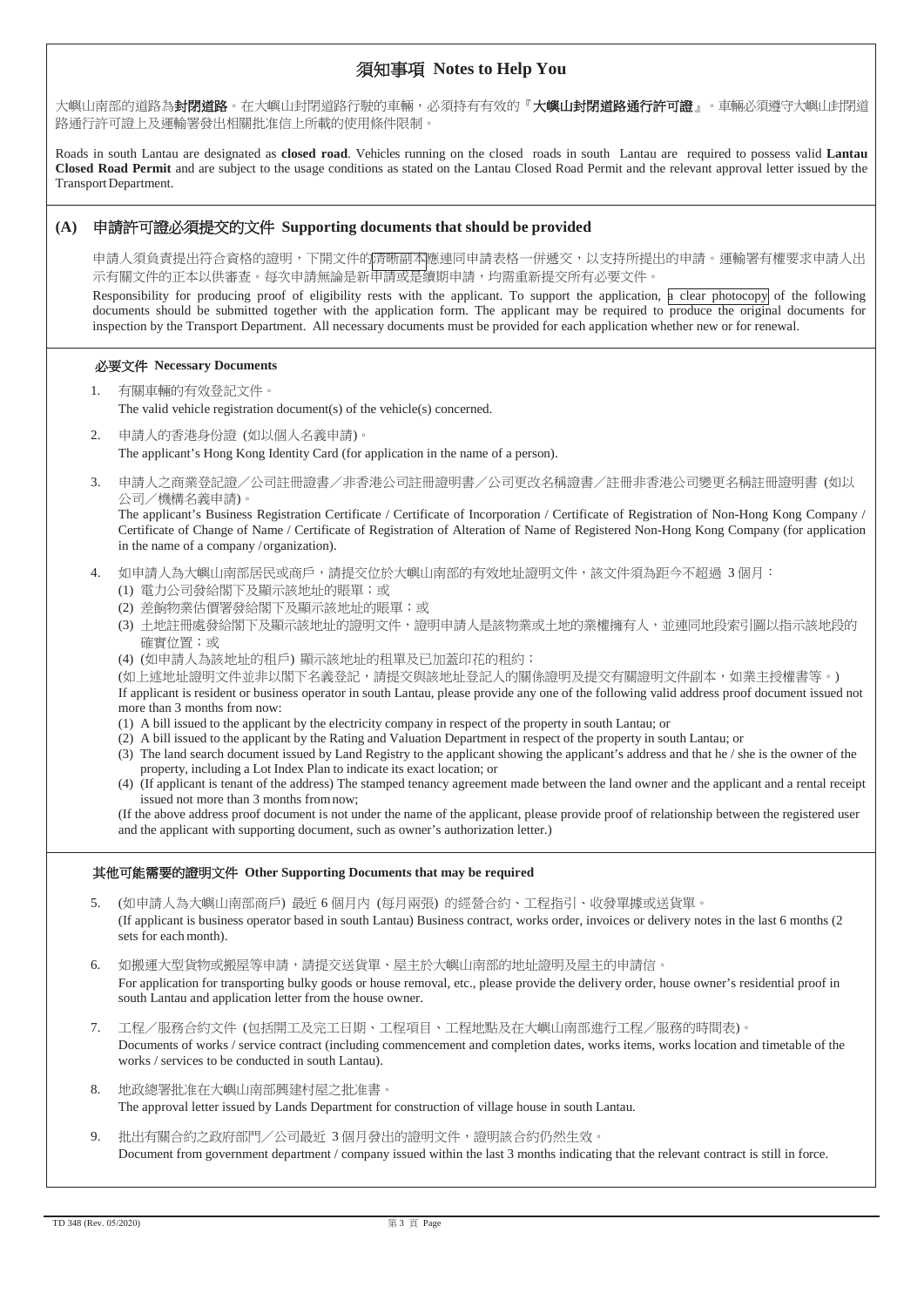- 10. 假如有關工程與上次申請相同,請提交工程進度證明、未能完工原因以及預計完工日期。 If the works are the same as those in a previous application, please submit progress report, reason for delay and target completion date.
- 11. 如申請使用的車輛多於一部,請列明車輛的安排 (包括每部車輛的用途及使用時間)。本署只簽發有限數目的許可證,請把所有車 輛分組,以便本署考慮為每組車輛簽發一張許可證。 If there is more than one proposed vehicle, please specify the vehicle deployment (including the use of vehicles and time that they will be used). This Department will only issue limited number of permits. Please arrange the vehicles in groups so that this Department can consider issuing a permit to each group of vehicles.
- 12. 最近 3 個月內公司註冊處發出的證明文件以證明申請人是公司董事。 Document issued by Company Registry in the last 3 months to certify the applicant concerned is still the company director.
- 13. 最近簽訂之僱員合約以證明申請人受僱於有關公司。 Recent employment contract to certify the applicant is still employed by the company concerned.
- 14. 最近 6 個月內的醫生證明文件以證明 (1) 有關病者之病況不適宜乘搭公共交通工具 (包括的士) 及 (2) 需要治療時間或覆診日期。 The medical certificate concerned in the last 6 months to certify (1) the sick is not suitable to take any kind of public transport service (including taxi) and (2) duration of medical treatment or date(s) of medical appointment.
- 15. 婚禮舉辦日期之證明文件,如婚禮請柬或婚姻登記處發出之證明文件,及於大嶼山南部的地址證明。 Documentary proof for date of wedding, such as invitation card or certificate issued by Marriage Registry, and address proof document in south Lantau.
- 16. 殮葬證明文件,如死亡證及殮葬單據。 Documentary proof for funeral, such as death certificate and funeral receipt.
- 17. 如因遺失許可證而需要申請許可證複本,請提交由警方發出的報失證明文件。 In the event that the application is for a duplicate permit where the permit is lost, please provide the record of report of loss memo from the police.
- 18. 如工程/服務內容涉及提供電力或斜坡等緊急維修,請提交合乎相關資格/政府部門的證明文件,如由機電工程署發出的註冊證明書

 $\circ$ If the works / contract involves emergency maintenance of electricity, slope etc., please provide relevant document of qualification / support from Government department, e.g. a certificate issued by Electrical and Mechanical Services Department etc.

19. 其他文件以証明有實際需要前往大嶼山封閉道路。 Other documents to prove the genuine need to access closed roads in south Lantau.

## **(B)** 注意事項

## **Notes for Attention**

- 1. 每個大嶼山南部住宅/商業單位只可用作申請大嶼山封閉道路通行許可證一張。 Each dwelling unit / shop in south Lantau will only be issued one Lantau Closed Road Permit upon application.
- 2. 運輸署會根據營運及業務實際需要,考慮簽發有關許可證予為大嶼山南部提供物料和服務的車輛。 The Transport Department will consider issuing relevant permit, according to genuine operational needs, to vehicles providing materials and services to south Lantau.
- 3. 大嶼山封閉道路通行許可證並無授予任何泊車特權。車輛只可在以法定交通標誌及路面標記劃為停車地方之地點停泊。 The Lantau Closed Road Permit does not confer any parking privileges. Parking is permitted only within a parking space designated by authorized traffic signs and road markings.
- 4. 大嶼山封閉道路通行許可證並無授予任何非專營巴士在大嶼山南部接載乘客的特權。非專營巴士營辦商必須先獲得運輸署批准的相 關服務批註,以提供相關的非專營巴士服務。 The Lantau Closed Road Permit does not confer any right to non-franchised bus for carriage of passengers in south Lantau. Non-franchised bus operator is required to obtain the relevant service endorsement and approval from the Transport Department in advance for providing respective non-franchised bus service.
- 5. 大嶼山封閉道路通行許可證乃根據道路交通 (車輛登記及領牌) 規例第 49 條的規定簽發,該等許可證並無授權車輛駛入根據道路 交通 (交通管理) 規例第 28 條第 (1) 款予以暫時封閉的道路。 The Lantau Closed Road Permit is issued under the provision of Regulation 49 of the Road Traffic (Registration and Licensing of Vehicles) Regulations. It does not authorize entry to a road temporarily closed by virtue of Regulation 28(1) of the Road Traffic (Traffic Control) Regulations.
- 6. 大嶼山封閉道路通行許可證的續領申請,如在現有許可證有效日期屆滿超過 2 年後提交,會被視作新申請處理。 Application for renewal of Lantau Closed Road Permit must be made not later than 2 years after the expiry of the current permit(s). Application not made within this time period will be treated as new applications.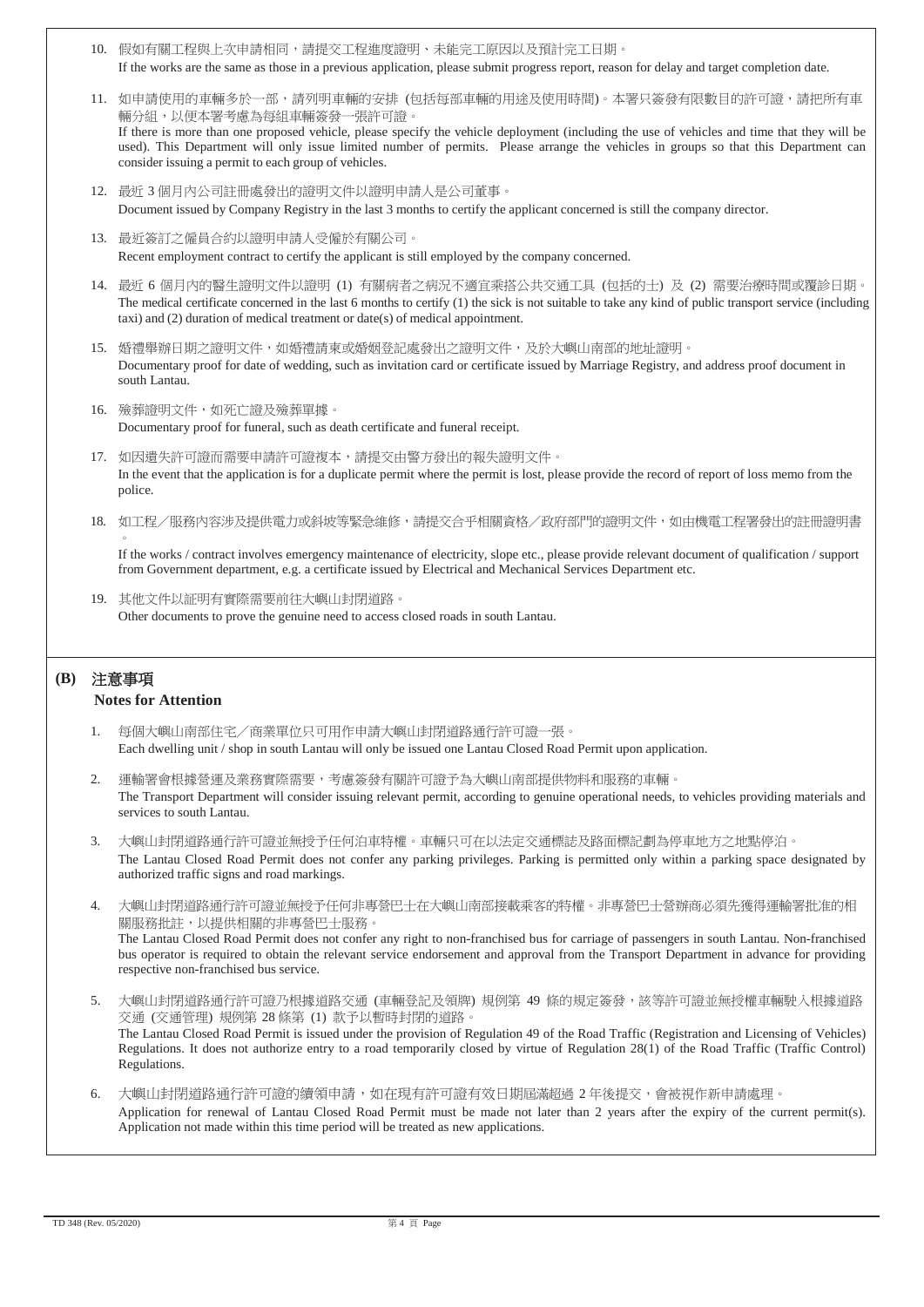- 7. 如任何駕駛執照持有人/登記車主曾向運輸署署長提供其姓名、地址或身份證明文件有所改變,他/她須在改變出現後 72 小時內 以書面或遞交已填妥的運輸署表格 TD559,將有關改變通知運輸署署長。任何人無合理辯解而違反此規定,即屬犯罪,可處罰款 2,000 元。車輛登記文件、車輛牌照及自訂登記號碼分配證明書 (如屬需要) 亦須交出,以作修改。 If there is any change occurs in the name, address or identity document of a driving licence holder / registered owner previously provided by the driving licence holder / registered owner to the Commissioner for Transport, the driving licence holder / registered owner shall, within 72 hours of the change, notify the Commissioner for Transport in writing or by submitting the completed Transport Department Form (TD 559). Any person who without reasonable excuse contravenes such requirement commits an offence and is liable to a fine of \$2,000. You should also submit your vehicle registration document and where appropriate the vehicle licence and the Certificate of Allocation of Personalized Registration Mark for amendment.
- 8. 運輸署署長可要求給予改變通知的駕駛執照持有人/登記車主,在要求當日起 **14** 日內提供有關改變的證明。任何人無合理辯解而 違反此規定,即屬犯罪,可處罰款 2,000 元。如屬姓名的改變或身份證明文件的改變,駕駛執照持有人/登記車主亦須將現有的駕 駛執照正本 (如持有)、車輛登記文件正本 (如持有) 及/或駕駛教師執照正本 (如持有) 送交運輸署署長。 The Commissioner for Transport may require a driving licence holder / registered owner who has given to the Commissioner for Transport a notification of change of particulars to produce proof of the change **within 14 days** from the day on which the requirement is made. Any person who without reasonable excuse contravenes such requirement commits an offence and is liable to a fine of \$2,000. For cases of change of name or change of identity document, the driving licence holder / registered owner shall also deliver to the Commissioner for Transport the existing original driving licence (if applicable), original vehicle registration document (if applicable), and / or original driving instructor's licence (ifapplicable).
- 9. 簽發大嶼山封閉道路通行許可證的收費為:首簽每年\$900 或每月\$75 及續領每年\$660 或每月\$55。如申請使用日期不足 1 個 月,亦會收取 1 個月的費用。如持證人需要更改車牌號碼/使用日期/車輛種類或其他已領取許可證上的資料,持證人須再次 繳付相關的許可證費用,已繳付的許可證費用,則不會退回。

Fee shall be charged for the issue of Lantau Closed Road Permit: First Issue \$900 per annum or \$75 per month; Renewal \$660 per annum or \$55 per month. If the application period forms any part of a month, it will still be counted as a month and charged accordingly. If the permit holder applies for amending the vehicle registration number, date of use, vehicle class or any other information shown on the collected permit, he  $/$  she is required to pay the permit fee again accordingly. The paid permit fee is not refundable.

## **(C)** 簽發條件

## **Conditions of Issue**

- 1. 獲發大嶼山封閉道路通行許可證的車輛的駕駛者必須持有有效的香港正式駕駛執照。 Driver of vehicles issued with Lantau Closed Road Permit must hold a valid full Hong Kong driving licence.
- 2. 大嶼山封閉道路通行許可證不得轉讓。 The Lantau Closed Road Permit is non-transferable.
- 3. 大嶼山封閉道路通行許可證在限期屆滿或當本署提出要求時,必須退還本署。 The Lantau Closed Road Permit must be returned to this Department upon expiry or upon demand.
- 4. 當車輛在大嶼山封閉道路內行駛時,有關許可證必須展示在車頭盡可能近行車證的位置。 When the vehicle is being driven on the Lantau closed roads, the permit concerned should be displayed on the front screen of the vehicle as near as possible to the vehicle licence at all times.
- 5. 大嶼山封閉道路通行許可證可隨時註銷作廢。 The Lantau Closed Road Permit may be revoked at any time.
- 6. 駕駛公共巴士進入大嶼山封閉道路範圍的司機,必須已持有公共巴士駕駛執照最少兩年。 Driver driving public bus on closed roads in Lantau must hold a valid driving licence for public bus for not less than 2 years.
- 7. 大嶼山封閉道路通行許可證的持有人須遵從該許可證上列明的使用條件,並須確保駕駛有關車輛的人士遵從「須知事項」的規定及 有關許可證上列明的使用條件。

Holders of Lantau Closed Road Permit shall comply with the conditions of the permit and ensure driver of the concerned vehicle complies with the requirements in the "Notes to Help You" and conditions in the permit.

## **(D)** 更改事項

### **Amendments**

申請表格內各項資料如有變更,申請人須立即以書面通知運輸署。 Any change in the particulars in respect of the application should be notified to the Transport Department in writing immediately.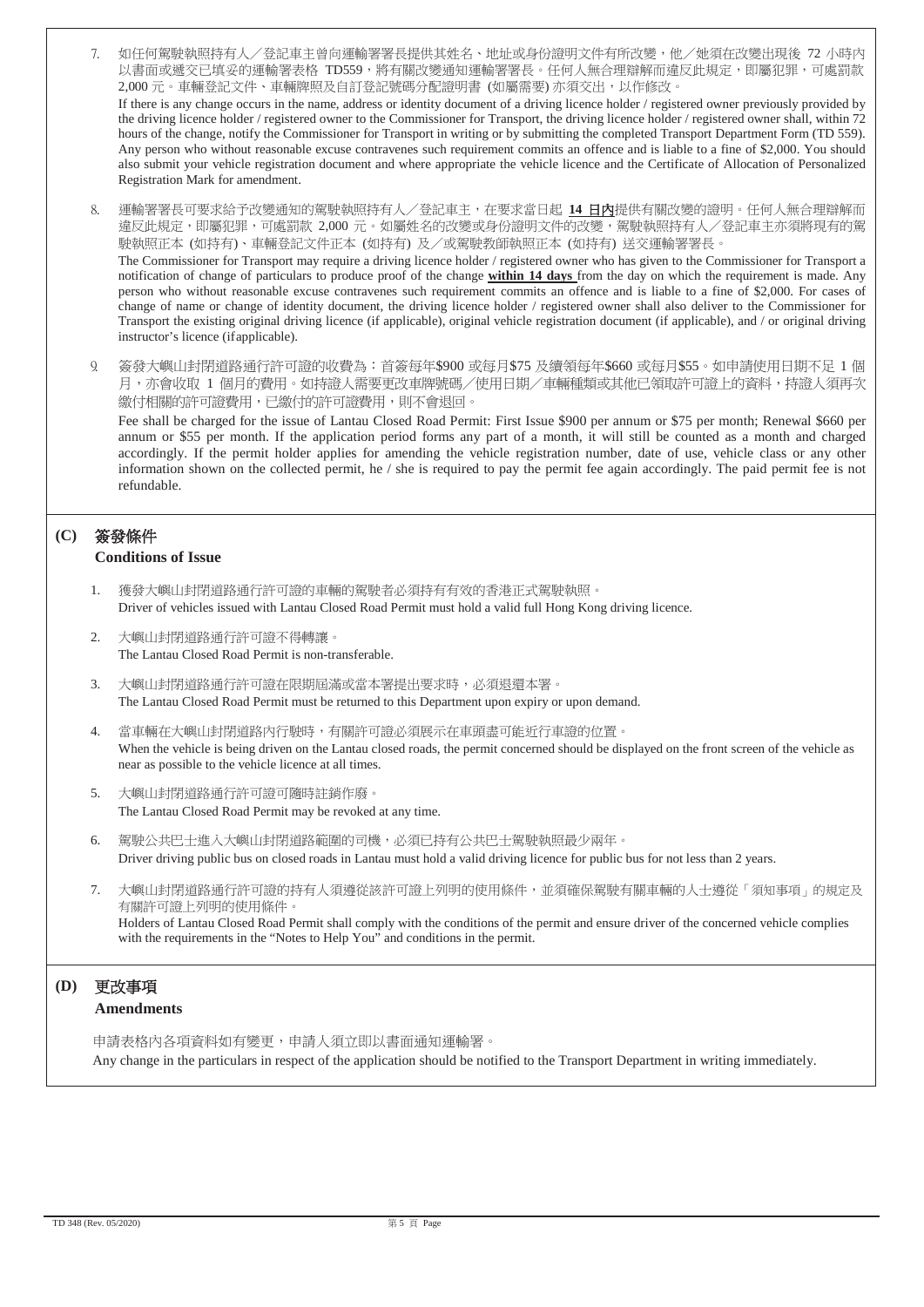## **(E)** 遞交申請方法 **Method for Submission of Application**

1. 填妥的申請表格,須連同一切有關的證明文件的清晰副本,傳真至 2381 3799 或 2398 7430 或郵寄至九龍旺角聯運街 30 號 旺角政府合署七樓運輸署新界分區辦事處。為**免重覆,切勿同時傳真及郵寄**。信封面請註明「申請大嶼山封閉道路通行許 可證」。若郵件郵資不足,香港郵政會收取欠資及相關費用。本署不會接收郵資不足的郵件,有關郵件將由香港郵政退回寄件人( 有回郵地址)或予以銷毀(沒有回郵地址)。為確保郵件能妥善送達本署,並免卻不必要的派遞延誤或失誤,請切記投寄郵件前支付 足額郵資及註明回郵地址。 [ 請參閱郵費的詳情,並留意由 2016 年 1 月 1 日起生效的新郵費結構 [http://www.hongkongpost.hk/\]](http://www.hongkongpost.hk/)

The completed application form should be submitted together with clear copies of all supporting documents by fax at 2381 3799 or 2398 7430 or by mail to Transport Operations (NT) Division, Transport Department, 7/F., Mongkok Government Offices, 30 Luen Wan Street, Mongkok, Kowloon. **To avoid duplication, please do not mail and fax the same application**. Please mark "Application for Lantau Closed Road Permit" on the envelope. Underpaid mail items are subject to surcharge by Hongkong Post. This department will not accept underpaid mail items, which will be returned to the sender (with return address) or disposed of (without return address) by the Hongkong Post. For proper delivery of your mail items to the department, and to avoid unnecessary delivery delay or unsuccessful delivery, please ensure your mail items bear sufficient postage with return address before posting. [Please note details about postage and pay attention to the New Postage Structure effective from 1 January 2016 [http://www.hongkongpost.hk/\]](http://www.hongkongpost.hk/)

2. 申請須於許可證預計使用日或許可證到期日前三個月內至三個星期前遞交。本署收到申請後,會在5個工作天內發出確認信 。在一般情況下,本署會在收齊相關及所需文件起計15個工作天內完成處理申請。

Application should be submitted up to 3 months to 3 weeks prior to the date of intended use or the permit expiry date. This Department will issue acknowledgement letter within 5 working days upon receipt of an application, and will normally complete processing an application within 15 working days upon receipt of all relevant and necessary documents.

3 本署會以書面通知申請人申請結果。如申請獲批准,申請人須帶同批准信及有關車輛的有效登記文件副本,前往香港牌照事務 處領取許可證。請注意,大嶼山封閉道路通行許可證是要收費的 (請參閱本須知的第 B9 段)。香港牌照事務處的服務時間及地 址如下:

地址: 香港金鐘道 95 號統一中心 3 樓

辦公時間: 星期一至五,上午 9 時至下午 5 時 (公眾假期除外)

This Department will inform the applicant of the result in writing. If his / her application is approved, the applicant is required to bring the approval letter and a copy of the vehicle registration document(s) concerned to the Hong Kong Licensing Office to collect the permit. Please note that fee shall be charged for the issue of Lantau Closed Road Permit (Please refer to Part B9 of this note). The service hours and address of Hong Kong Licensing Office are asfollows:

Address: 3/F., United Centre, 95 Queensway, Hong Kong.

Office hours: 9.00 a.m. to 5.00 p.m. Monday to Friday (except public holidays)

- 4. 非臨時大嶼山封閉道路通行許可證可在香港牌照事務處續期。申請人須攜同已填妥的申請表格、香港身份證/商業登記證 /公司註冊證書/非香港公司註冊證明書/公司更改名稱證書/註冊非香港公司變更名稱註冊證明書副本、車輛的有效登 記文件副本、距今不超過三個月的地址證明 (請參閱本須知的第 A4 段)、現有的大嶼山封閉道路通行許可證副本。 **Non-temporary** Lantau Closed Road Permit can be renewed in the Hong Kong Licensing Office. The applicant should bring the duly-completed application form, a copy of Hong Kong Identity Card / Business Registration Certificate / Certificate of Incorporation / Certificate of Registration of Non-Hong Kong Company / Certificate of Change of Name / Certificate of Registration of Alteration of Name of Registered Non-Hong Kong Company, a copy of valid vehicle registration document, address proof issued not more than 3 months from now (please refer to Part A4 of this note) as well as a copy of current Lantau Closed Road Permit.
- 5 如欲郵遞申請續領**非臨時**大嶼山封閉道路許可證,請於現有的許可證屆滿日期前四個月內以掛號信寄香港金鐘道九十五號 统一中心三樓運輸署香港牌照事務處,並連同填妥的申請表格、有關的證明文件及**應繳費用(只接受支票,請劃線並註明** 『香港特別行政區政府』為收款人)一併寄交本署,本署收到申請及有關文件後,如同意申請人有需要前往封閉道路,會 在 10 個工作天內將許可證以掛號信寄回給你。請在支票背面寫上你的姓名、身分證明文件號碼首 4 個字(包括英文字母及數 字) 及日間聯絡電話。

**Non-temporary** Lantau Closed Road Permit can be renewed by post. You may apply for renewal of the permit within four months prior to the expiry date of the current permit. Please send the completed application form by registered post to Transport Department Hong Kong Licensing Office at 3/F., United Centre, 95 Queensway, Hong Kong together with all the supporting documents and **appropriate fee (please make cheque payable to "The Government of the Hong Kong Special Administrative Region" and crossed).** Upon receipt of the application together with documents and upon this department being satisfied as to the needs to access the closed road, the permit will be posted to you by registered post within 10 working days. Please write down your

## **(F)** 查詢

#### **Enquiry**

如有查詢,請致電顧客服務熱線 1823。 For enquiry, please contact customer service hotline at 1823.